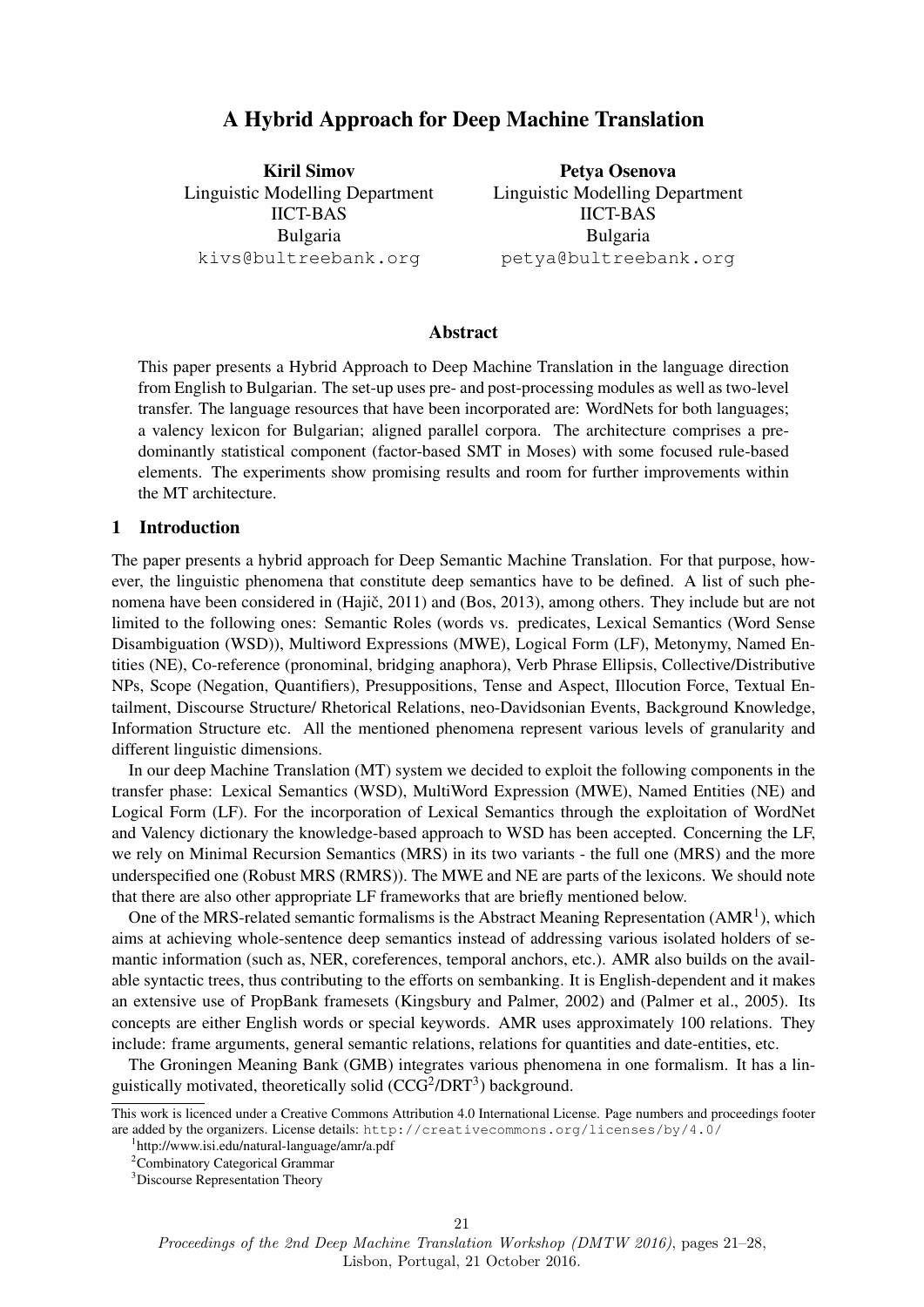In this paper the NLP strategies are presented for Hybrid Deep Machine Translation in the direction from English-to-Bulgarian. Under Hybrid MT we understand the usage of the automatic Moses system together with a rule-based component at the transfer phase.

The paper is structured as follows:in section 2 the components of the hybrid MT architecture is presented. Section 3 discusses the deep semantic processing. Section 4 reports on the current experiments and results. Section 5 concludes the paper.

# 2 A Hybrid MT Architecture

Our Hybrid MT Architecture (see Fig. 1) includes the following components: NLP preprocessing of the source language (in this case English)(statistical approach); projection of the annotations on the tokens in the text (statistical); first-level transfer where the source tokens are substituted as much as possible with their translations in the target language and an intermediate language is created (rule-based and statistical); second-level transfer where the translations are based on the lemma (statistical); generation is performed (statistical) and post-processing is applied (rule-based).



Figure 1: A Hybrid Architecture for Transferring of Linguistic Information from the Source to the Target Language. The linguistic analyses for the source language are projected to a tokinized source text; then Moses models are applied for producing a target language translation. The translation alignment is used for transferring the information to the corresponding tokens in the target language and is used for post processing.

The NLP preprocessing uses the Core NLP package tool for English. The result from the linguistic processing is stored on token level in the source text. The translation steps are performed by a pipeline of two Moses models (Moses1 and Moses2 in the Fig. 1). The first Moses model is phrase based trained on Europarl, Setimes, LibreOffice parallel corpora. The result is used to form intermediate text (Source/Target Language (S/T) text). The construction of S/L text is based on Word Sense Disambiguation similar to approach described in (Simov et al., 2016): it substitutes the words based on the inferred WordNet synsets (if available) and the substitution rules from English to Bulgarian. They take the most frequent lemma in the Bulgarian synset (calculated against a corpus of 70 million words) doctor#1, doc#1, physician#1, MD#2, Dr.#2, medico#2 = doktor#1, lekar#1, d-r#1. Additionally, some words in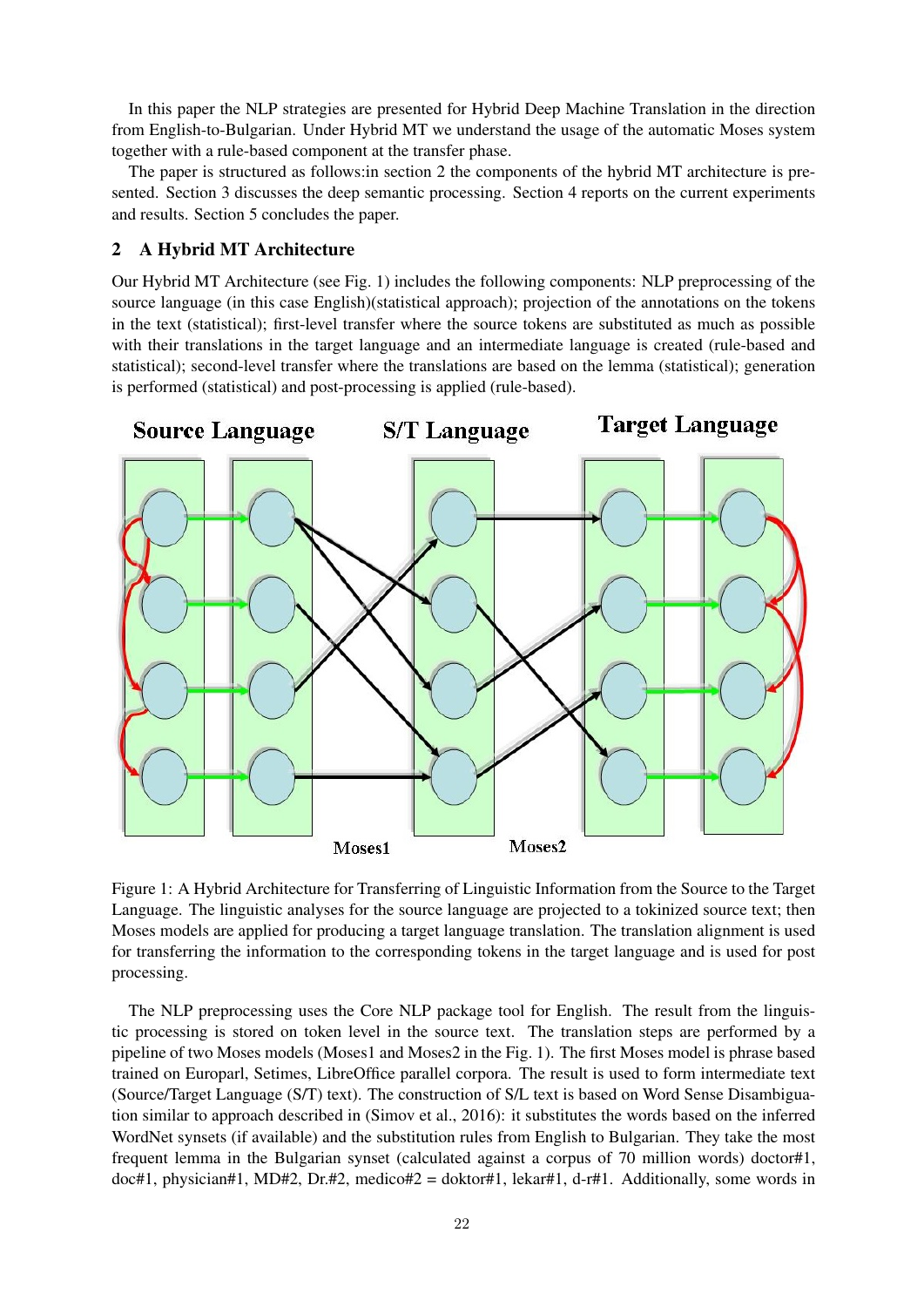the source language are transferred to the target language lemmas on the basis of the results from Moses model one (Moses1). The second-level transfer is achieved through training Moses (Moses2 in the figure) on the factored, partially translated corpus from the first level transfer. It replaces the word-form with a representative lemma from the WordNet synset in the target language: napredak|progress|nn.

The alignment between the source text and the target text created during the translation with Moses system is used for transferring of linguistic information from the source linguistic analysis to the target translation. Here is an example of such an alignment of the sentence "Place them in the midst of a pile of dirty, wet soccer kit." and its translation into Bulgarian<sup>4</sup>:

```
(place them in) = (postavyaneto im v)
(the midst of) = (\text{razqar na})(a \text{ pile of}) = (kup)(dirty) = (izmyrsyavam)
(, ) = (, )(soccer) = (futbolni)
(kit) = (komplekt)
( . ) = ( . )
```
The transferred information is then used in the postprocessing phase. It should be noted that the alignment between Source Language to S/T Language and from S/T Language to Target is not one-toone. It maps sequences from the source language to sequences in the target language and the transfer of the linguistic information from the analysis of the source language to the target is not straightforward. Thus, we use heuristic rules. In practice, about 80% of the correspondences are between one-to-one or two-to-two tokens. This facilitates the transfer of the information. But the transferred information is only partial. For the definition of the rules we exploit also language resources and tools for the target language.

In the experiments we use four sets of parallel data (QTLeap corpus: Batch1 to Batch4) and several versions of the translation systems (Baseline, Pilot1, Pilot2 and Pilot3). In this hybrid architecture we use the baseline as Moses1 model and Pilot2 with an extended WordNet as Moses2 one. The current results from for EN-to-BG on Batch4 (answers part) of the QTLeap corpus are as follows: Baseline: 19.91 BLEU (no factors); Pilot2: 20.24 BLEU.

The generation phase relies completely on the Moses system. Then, in the post processing step, a rule-based system is applied, based on lingusitically-enhanced information. It includes various types of rules: morphological, syntactic and semantic. An example of a syntactic rule is the transformation of the English NN compounds into the appropriate syntactic structures in Bulgarian. The direct transfer is rare, since the NN compounds are not so frequent in Bulgarian. They would hold for phrases like "business meeting", for example. An interesting fact in this type is the transposition of N1 and N2 from English to Bulgarian in the N2 N1 variant. It happens when N1 is a named entity. For example, "Rila mountain" is translated as "planina Rila" (mountain Rila). The more frequent types are: adjective noun (AN) and noun with a prepositional phrase (NpN).

# 3 Deep Semantic Processing

In order to fulfil the demands of MT, deep semantic processing must have at its disposal a considerable amount of *semantic language resources* such as syntax/semantic treebanks (DeepBank, Prague Dependency Treebank, PropBank, Groningen Meaning Bank, etc.), semantic lexicons (WordNet, Ontologybased Lexicons, Valency Lexicons, etc.), and background knowledge (ontologies, linked open data, etc.), *which complement the semantic content of the text in considerable depth and scope*. This definition allows for many approaches to semantic processing to be considered as deep semantic processing.

Deep semantic processing might be and in most cases is still language dependent to a great extent. For instance, the predicates involved in the analyses could be based on the lemmas of the word forms in the

<sup>&</sup>lt;sup>4</sup>Please note that the examples from Bulgarian are presented in their transliterated equivalents.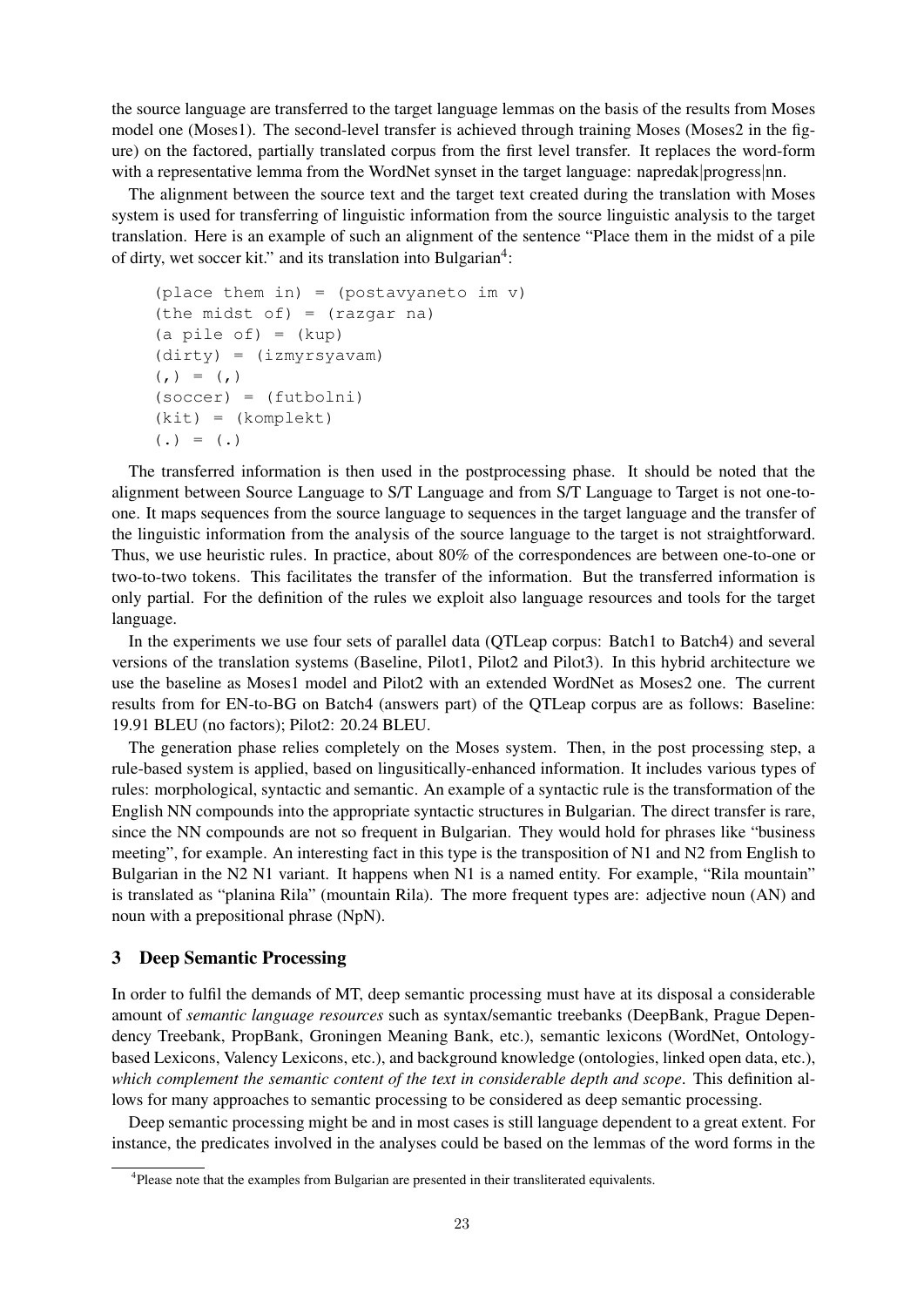sentences. The addition of background knowledge provides some language independent elements in the semantic content of the text and we hope that this ensures a better semantic transfer.

In this section we present the main parameters behind the Minimal Recursion Semantics (MRS) as an example of underspecified semantic formalisms. MRS underspecifies scope ambiguities for quantifiers and other scope-bearing elements. The selection of MRS is motivated by several facts: (1) it has already been implemented as part of HPSG grammars for several project languages: English (Copestake and Flickinger, 2000), German (Crysmann, 2007), Spanish (Marimon et al., 2007), Portuguese (Branco and Costa, 2008), (Costa and Branco, 2010) and Bulgarian (Osenova, 2010); (2) it is already used as a basis for semantic transfer in MT systems for several language pairs — (Bond et al., 2005) and (Oepen et al., 2004); (3) it allows the construction of semantic representation over shallow analyses or dependency syntactic structures — (Copestake, 20042006), (Copestake, 2007); (4) there exist corpora annotated with MRS structures, including some parallel ones — (Flickinger et al., 2012b) and (Flickinger et al., 2012a).

At the same time, it should be noted that the existence of precise and robust linguistic grammars for various languages requires time-and labour-consuming work, in spite of the attempts of the community to provide various start-up kits for better enhancement of new languages. Thus, at the moment the ERG grammar for English is well developed and ready for real applications. Close to it are the grammars for Japanese, Spanish, Norwegian, etc., but in general the current available grammars for many other languages seem to be under-developed and toy-suited. Another issue is that it is challenging to produce full MRSes from dependency parses. Thus, the concept of RMRS is more suitable for real MT applications, in which the production of the logical forms is partial.

### 3.1 Minimal Recursion Semantics Representation

### 3.1.1 MRS Definition

MRS is introduced as an underspecified semantic formalism (Copestake et al., 2005). It is used to support semantic analyses in the HPSG English Resource Grammar — (Copestake and Flickinger, 2000), but also in other grammar formalisms like LFG. The main idea is the formalism to rule out spurious analyses resulting from the representation of logical operators and the scope of quantifiers. Spurious analyses of logical form over an utterance could be result from different NLP analyses which produce equivalent logical but syntactically different expressions, like the following two formulas:  $\lambda x$ [fierce(x)∧  $(\text{black}(x) \wedge \text{cat}(x))$  and  $\lambda x[\text{cat}(x) \wedge (\text{black}(x) \wedge \text{fere}(x))]$ . In MRS such spurious analyses are excluded by the flat representation of the body in the formulas. The determination of the scope of quantifiers in a sentence very often requires information which is not available during the sentence processing. Thus, MRS provides a compact representation which allows further specialization of the quantifiers scope when the necessary information becomes available.

Here we will present only basic definitions from (Copestake et al., 2005). For more details the cited publication should be consulted. An MRS structure is a tuple  $\langle GT, R, C \rangle$ , where GT is the top handle,  $R$  is a bag of EPs (elementary predicates) and  $C$  is a bag of handle constraints, such that there is no handle h that outscopes  $GT$ . Each elementary predication contains exactly four components: (1) a handle which is the label of the EP; (2) a relation; (3) a list of zero or more ordinary variable arguments of the relation; and (4) a list of zero or more handles corresponding to scopal arguments of the relation (i.e., holes). Each scopal argument could be assigned to a handle. In this way the elementary predicates with this handle become arguments of other elementary predicates. For example, a quantifier requires such kind of arguments as a body or restriction of the quantifier. Thus handles are used to represent different readings of the same set of elementary predicates via different assignments from handles to the corresponding arguments — see the example below, taken from the cited paper. The handle constraints have the following form:  $h_i = h_j$  which states that  $h_i$  outscopes  $h_j$ . Here is an example of a complex MRS structure for the sentence "Every dog chases some white cat."

$$

$$

$$
h_6: white(y), h_6:cat(y)\},\{\} >
$$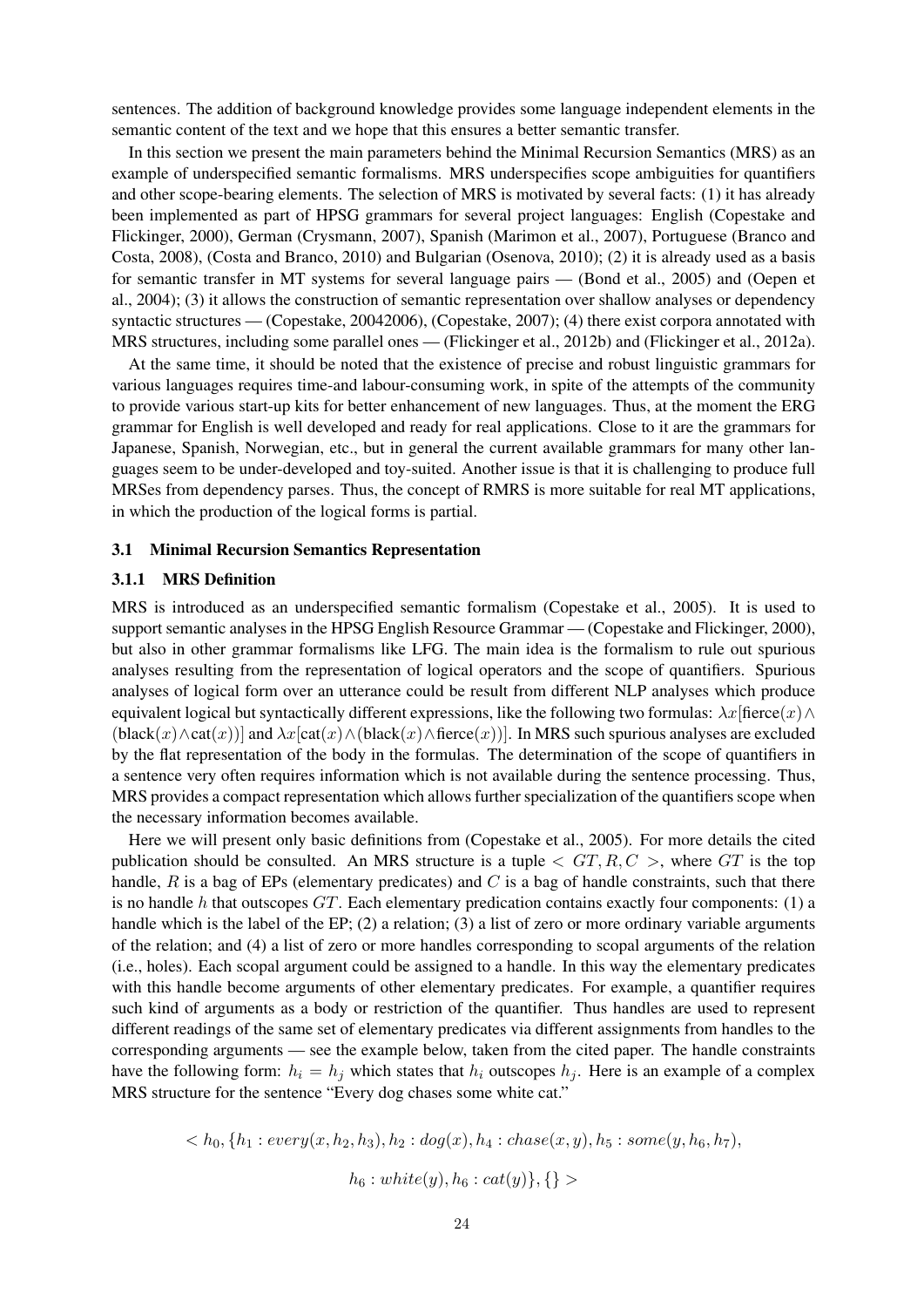The top handle is  $h_0$ . The two quantifiers are represented as relations  $every(x, y, z)$  and  $some(x, y, z)$ where x is the bound variable, y and z are handles determining the restriction and the body of the quantifier. The conjunction of two or more relations is represented by sharing the same handle ( $h<sub>6</sub>$  above). The outscope relation is defined as a transitive closure of the immediate outscope relation between two elementary predications — EP immediately outscopes EP' iff one of the scopal arguments of EP is the label of EP'. In this example the set of handle constraints is empty, which means that the representation is underspecified with respect to the scope of both quantifiers. The representation of the MRS structure via bags of elementary predicates and handle constraints allows an easy definition of compositional rules via union of bags and variable substitution. This feature of the MRS provides an easy mechanism for implementation of MRS processors in combination with a syntactic parsing.

### 3.1.2 RMRS Definition

Robust Minimal Recursion Semantics (RMRS) is introduced as a modification of MRS which captures the semantics resulting from a shallow analysis — see (Copestake, 20042006) and (Copestake, 2007). The main motivations for this development are the facts that currently no single system can do everything: both deep and shallow processing have inherent strengths and weaknesses; on the other hand, the domaindependent and domain-independent processing must be linked. The ideal level on which this linking can take place is semantics. Therefore, (Copestake, 20042006) and (Copestake, 2007) propose a semantic representation which allows to build a comparable semantic representation for both deep and shallow processing. The justification behind RMRS is to add more underspecification to MRS. This is done by e.g. the separation of arguments from the predicates. Thus each predicate is represented via its name (constructed on the basis of the lemma of the word form in the text) and its main argument which depends on the part of speech - *referential index* for nouns and some pronouns or *event index* in other cases. In this way it is possible that the predicates and their arguments are added to the structure separately from each other. Here we present a formal definition of RMRS as defined in (Jakob et al., 2010). An RMRS structure is a quadruple

### $\langle$  hook, EP bag, arguments et, handleconstraints  $\langle$

where a hook consists of three elements  $l : a : i, l$  is a label, a is an anchor and i is an index. Each elementary predication is additionally marked with an anchor<sup>5</sup> — l : a :  $r(i)$ , where l is a label, a is an anchor and  $r(i)$  is a relation with one argument of appropriate kind — referential index or event index. The argument set contains argument statements of the following kind  $a : ARG(x)$ , where a is anchor which determines for which relation the argument is defined,  $ARG$  is the name of the argument, and x is an index or a hole variable or handle  $(h)$  for scopal predicates. The handle constraints are of the form  $h = q l$ , where h is a handle, l is a label and  $=q$  is the relation expressing the constraint similarly to MRS.  $=$ <sub>a</sub> sometimes is written as *qeq*.

Both representations MRS and RMRS could be transferred to each other under certain conditions. For MRS-to-RMRS it will be necessary to have access to the word forms in the text from which the corresponding predicates were inferred. For RMRS-to-MRS it will be necessary to unify the number of arguments of predicates via some kind of a lexicon. The separation of the predicates from their arguments facilitates the construction of RMRS structures over shallow analyses. Shallow processors usually do not have access to a lexicon. Thus they cannot predict the amount of the arguments that have the corresponding predicate. The forming of the relation names follows such conventions that provide possibilities to construct a correct semantic representation only on the base of information provided by a POS tagger, for example.

#### 3.2 MRS Processing

As it was mentioned above, the RMRS analyses generate over partial and shallow analyses. The idea is to extract as much as possible semantic information from a partial or shallow processed text. In the worst

 $5$ The anchors determine the tokens which generate the corresponding elementary predicates and related arguments. This information facilitates the transfer of information from the source text to target one.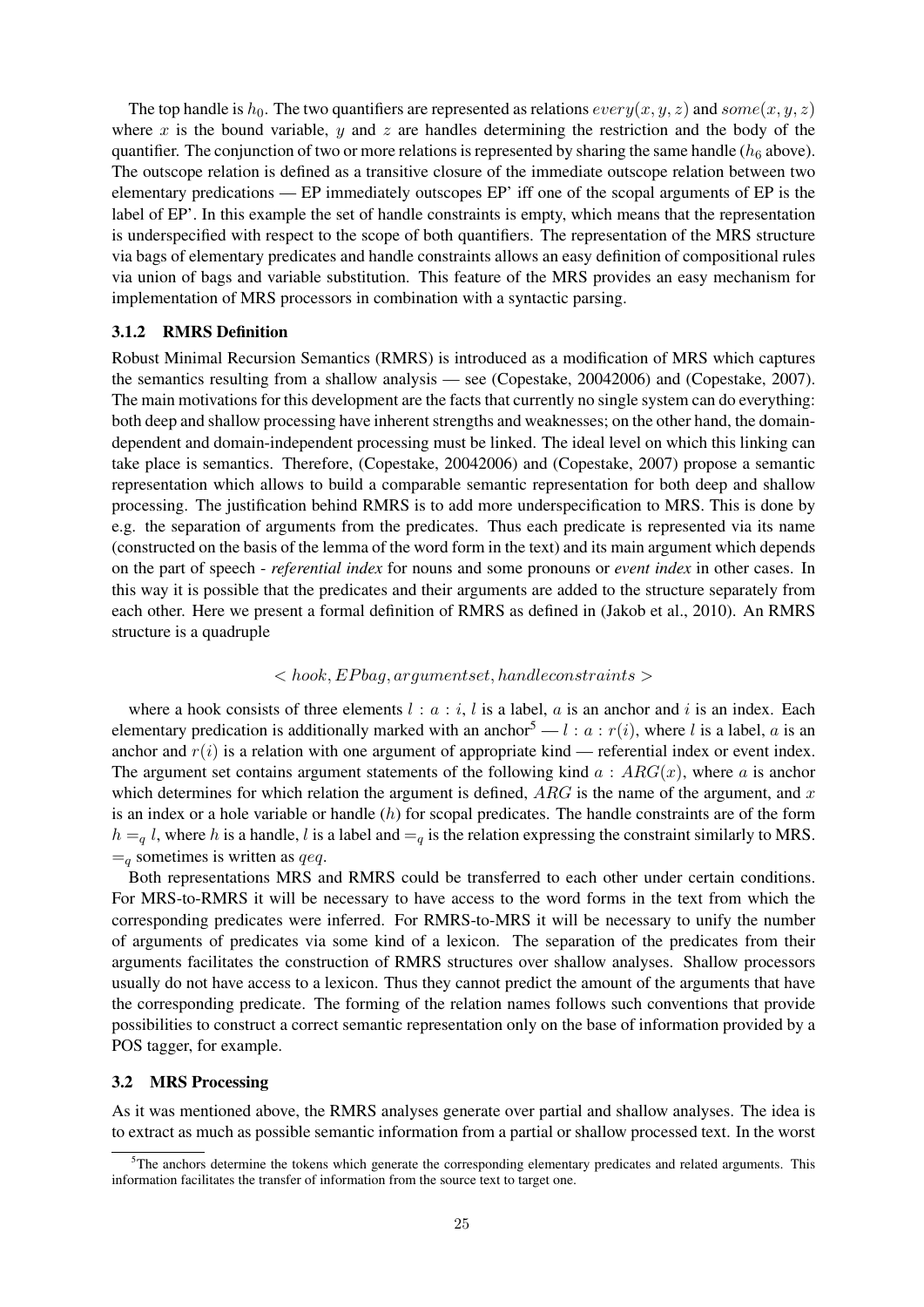case — from POS tagged text. (Copestake, 2007) demonstrates how RMRS structures can be constructed over the output of a robust statistical parser RASP, which does not have access to subcategorisation information (Briscoe and Carroll, 2002).

The input for the RMRS structures module is based on the following linguistic annotation — the lemma (Lemma) for the given wordform; the morphosyntactic tag  $(MSTag)$  of the wordform, and the dependent relations (Rel) in the dependency tree. In cases of quantifiers we have access to the lexicon used in the Bulgarian HPSG grammar. The algorithm for producing of RMRS from a dependency parse is implemented via two types of rules:

$$
\rightarrow EP-RMRS
$$

The rules of this type produce an RMRS structure representing an elementary predicate.

 $\langle$  DRMRS, Rel, HRMRS  $>$  HRMRS'

The rules of this type unite the RMRS constructed for a dependent node (DRMRS) into the current RMRS for a head node ( $HRMRS$ ). The union ( $HRMRS'$ ) is determined by the dependency relation (Rel) between the two nodes.

First, we start with assigning EPs for each lemma in the dependency tree. These EPs are similar to node EPs of (Jakob et al., 2010). Each EP for a given lemma consists of a predicate generated on the basis of the lemma string. Additionally, the morphosyntactic features of the wordform are presented. On the basis of the part-of-speech tag the type of ARG0 is determined — referential index or event index. After this initial step the basic RMRS structure for each lemma in the sentence is compiled. Then these structures are incorporated in each other in bottom-up manner. Here are examples of two RMRS structures constructed in this way. They are in Bulgarian: (1) an RMRS for the verb *'cheta'* (to read):

 $< l1 : a1 : e1, \{l1 : a1 : \text{checka\_}v\_rel(e1)\}, \{a1 : ARG1(x1)\}, \{\} >$ 

In this example we also include information for the unexpressed subject (ARG1) which is always incorporated in the verb form. The RMRS structure for a sentence with an explicit subject and an explicit direct object follows. The sentence is *momche mu chete kniga* [Boy him-dative reads book], 'A boy reads a book to him' $)^{6}$ :

 $< l2 : a3 : e1,$  ${l1 : a1 :}$ momche\_n\_rel(x1), l2 : a3 :chete\_v\_rel(e1), l3 : a4 :kniga\_n\_rel(x2) },  ${a3 : ARG1(x1), a3 : ARG2(x2), a3 : ARG3(x3)},$  $\{\}$ 

The construction of RMRS for sentences, based on shallow processing, suffers from the pipeline processing effect — error accumulation. Errors in earlier processing stages cause suboptimal performance during the next steps.

### 3.3 MRS for Deep Semantic Transfer in MT

Minimal Recursion Semantics was originally developed for the purposes of Machine Translation. The main idea was that an underspecified semantic representation is appropriate for machine translation because it provides an abstract level to semantic transfer, but at the same time it postpones the difficult decisions. These difficulties are assumed to be less important in the area of machine translation. MRS was applied in the past in two ways to support machine translation: (1) rule-based semantic transfer, and (2) factor-based statistical machine translation. The rules-based semantic transfer uses transfer rules working on the MRS representation of the source language MRS structures and constructing the target language MRS structure. Thus, the transfer rules in this framework are rewriting rules over MRS (Minimal Recursion Semantics) structures. The basic format of the transfer rules is:

 $[\mathcal{C}:]\mathcal{I}][\mathcal{F}]\to\mathcal{O}$ 

where  $I$  is the *input* of the rule,  $O$  is the *output*. C determines the *context* and  $F$  is the *filter* of the rule. C selects the positive and  $\mathcal F$  the negative context for the application of a rule. For more details on

<sup>&</sup>lt;sup>6</sup>In this case the information coming from clitics is represented only in the argument set.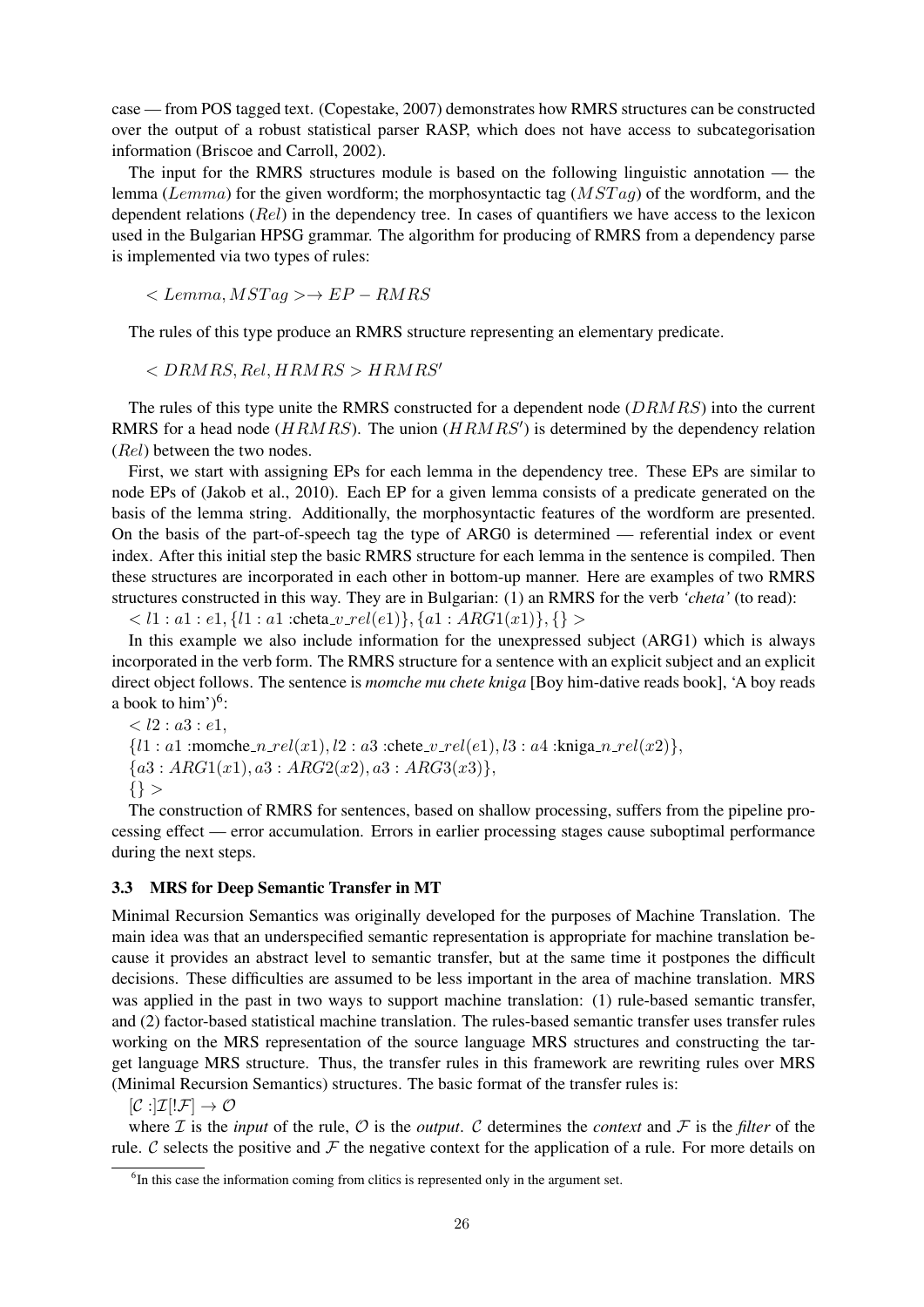the transfer rules, see (Oepen, 2008). This type of rules allows an extremely flexible transfer of factual and linguistic knowledge between the source and the target languages. The rules have access to the MRS structure for the source language, but can also access the (partially) constructed target language MRS structure. Thus elements in each rule could include parts from both MRS structures. This approach requires a good deep grammar for the source language which produces complete MRS structures, then a complete set of rules for transferring of the source language MRSes to the target language MRSes and a generation grammar for the target language. As already discussed, there are no many languages equipped with such grammars and rules.

The factor-based translation model is built on top of the factored SMT model proposed by (Koehn and Hoang, 2007), as an extension of the traditional phrase-based SMT framework. Instead of using only the word form of the text, it allows the system to take a vector of factors to represent each token, both for the source and target languages. The vector of factors can be used for different levels of linguistic annotations, like lemma, part-of-speech, or other linguistic features, if they can be (somehow) represented as annotations to each token.

In our set-up we have used factored-based transfer of elementary predicates from MRSes in our earlier systems. The results were only slightly better or slightly worse than the baseline system. Thus we decided to use the hybrid system described above in order to transfer deep information from the analysis of the source language to the automatic translation in the target language where this information, together with the language resources for the target language is used for a post processing over the automatic translation.

We are still implementing rules for our hybrid approach, thus, the results we report here, are only preliminary. We have implemented transfer of the grammatical features from the source to the target language, processing of complex NE and NN compounds. The current result is 21.78 BLEU.

### 4 Conclusions

In this paper a hybrid architecture for deep MT was presented in the language direction from English to Bulgarian. The implementation provided some relaxation on the translation model, suggesting a twolevel transfer model. The former being semantically coarse, on token level, but already using a WSD constraint; the latter being more fine-grained, on lemma level. Instead of full MRS approach, we used the RMRS variant, encoded in the factored MT model. In the post processing step some frequent errors have been corrected on morhological, syntactic and semantic levels. However, this is ongoing work. The experiments showed that this approach adds to the BLEU score results and thus is promising for further elaboration.

The actual translation approach could be different from the one presented here. Any translation system that supports alignment could be used. For example, as one of the reviewers suggested, neural network machine translation with attention could be also used. This is one direction for future work.

### Acknowledgements

This research has received partial funding from the EC's FP7 under grant agreement number 610516: "QTLeap: Quality Translation by Deep Language Engineering Approaches". We are grateful to the three anonymous reviewers, whose remarks, comments, suggestions and encouragement helped us to improve the initial variant of the paper. All errors remain our own responsibility.

# References

- Francis Bond, Stephan Oepen, Melanie Siegel, Ann Copestake, and Dan Flickinger. 2005. Open source machine translation with DELPH-IN. In *Proceedings of the Open-Source Machine Translation Workshop at the 10th Machine Translation Summit*, pages 15 – 22.
- Johan Bos. 2013. The groningen meaning bank. In *Invited Talk at Joint Symposium on Semantic Processing: Textual Inference and Structures in Corpora*.
- Antonia Branco and Francisco Costa. 2008. LXGram in the Shared Task "Comparing Semantic Representations" of STEP 2008. In Johan Bos and Rodolfo Delmonte, editors, *Semantics in Text Processing. STEP 2008 Conference Proceedings*, volume 1 of *Research in Computational Semantics*, pages 299–314. College Publications.